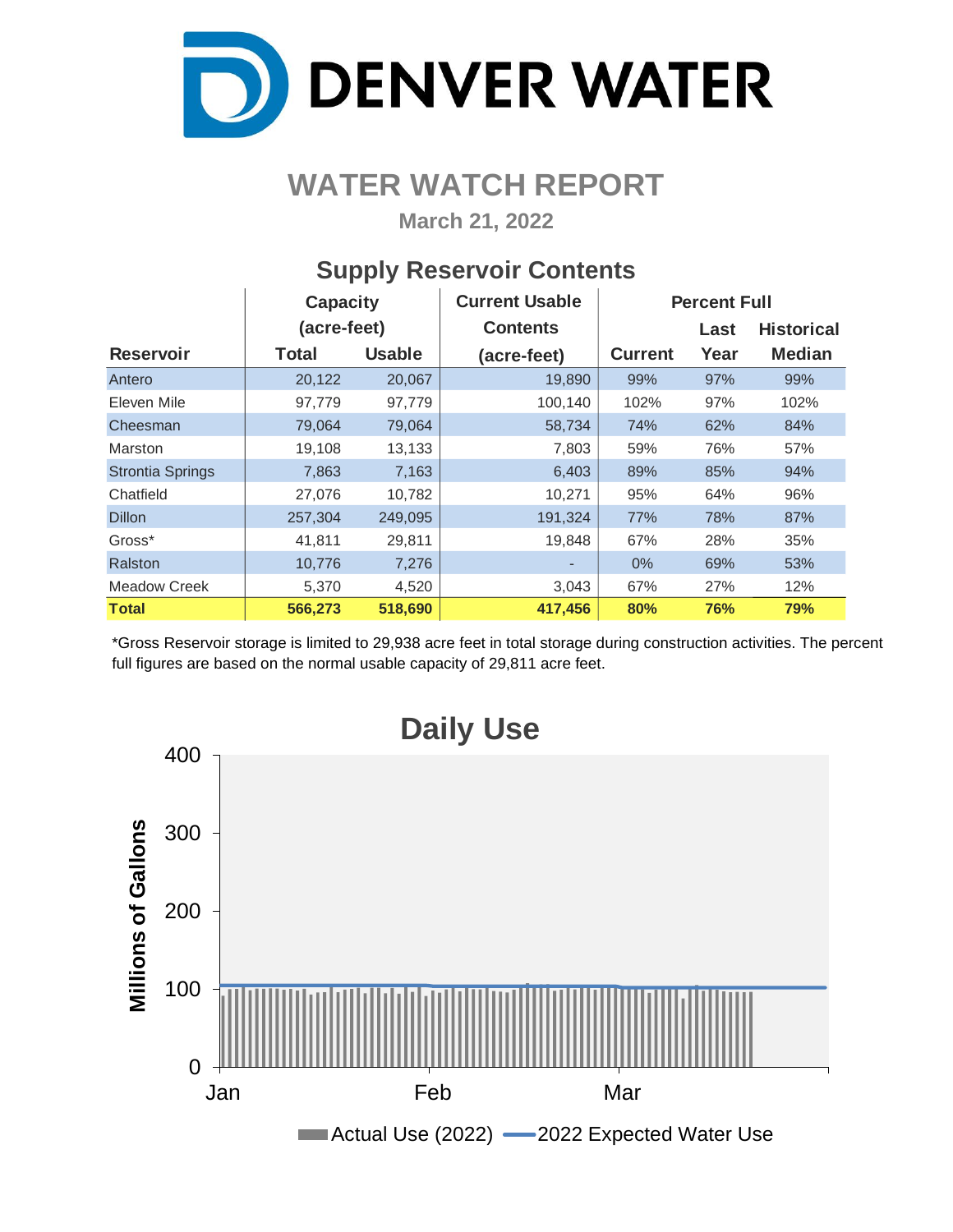### **Supply Reservoir Contents**



Note: Denver Water forecasts seasonal reservoir storage contents under dry future weather, normal future weather and wet future weather scenarios.

Gross Reservoir storage is limited to 29,938 acre feet in total storage during construction activities. The percent full figures are based on the normal usable capacity of 29,811 acre feet.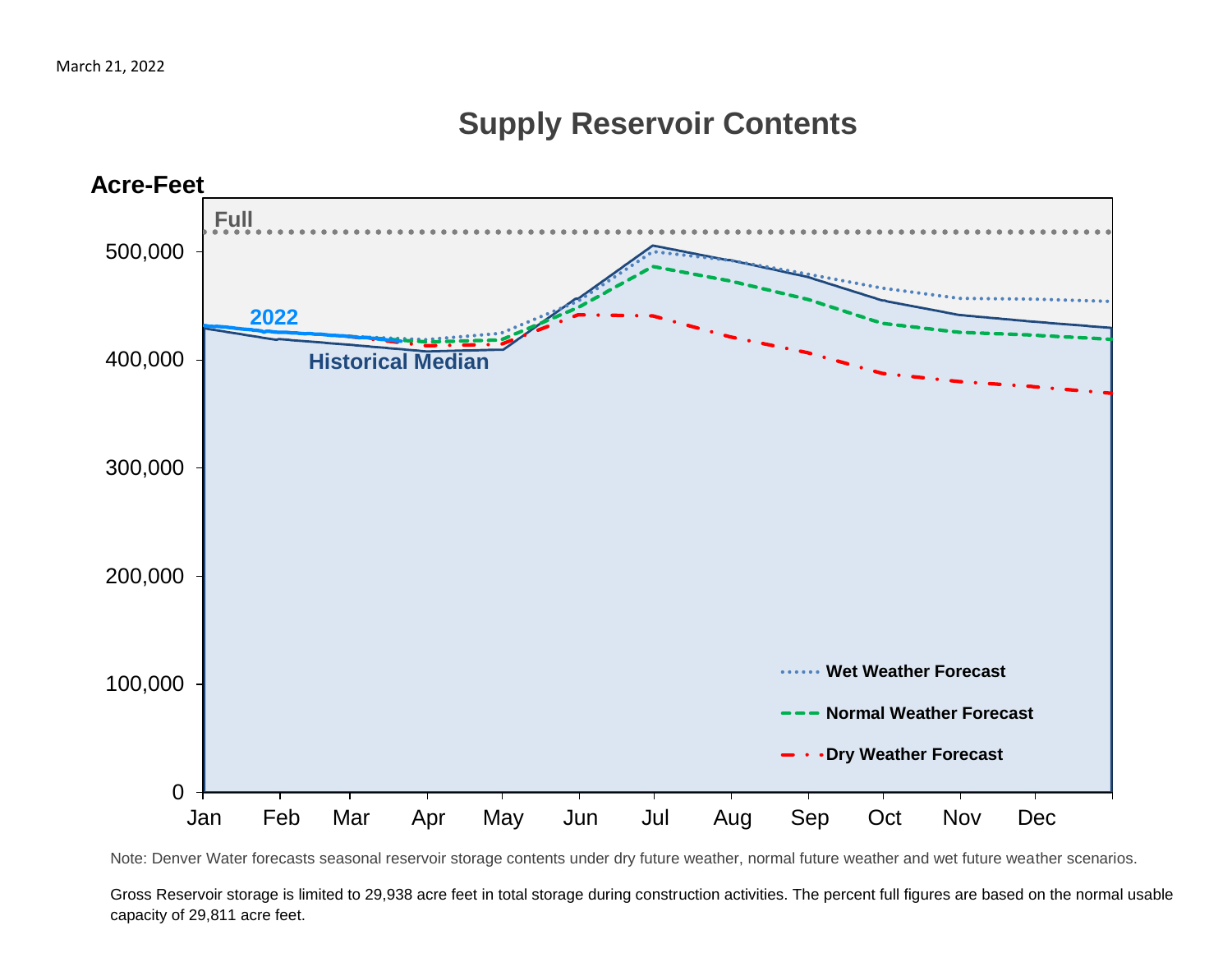# 3.0 □ Average Monthly Total **Z** Normal Month to Date ■ 2022 Month to Date 2.5 2.0 Inches 1.5 1.0 0.5 ss sex fassier der Mater Ho  $rac{2}{3}$ <br>0.0 + Eleven Mile<br>Cheesnan<br>Poberts Tunney<br>Stontia Springs Ralston<br>Moffat Ho Dillon<br>Williams<br><sup>Terns Fort</sup> Gross

# **March Precipitation**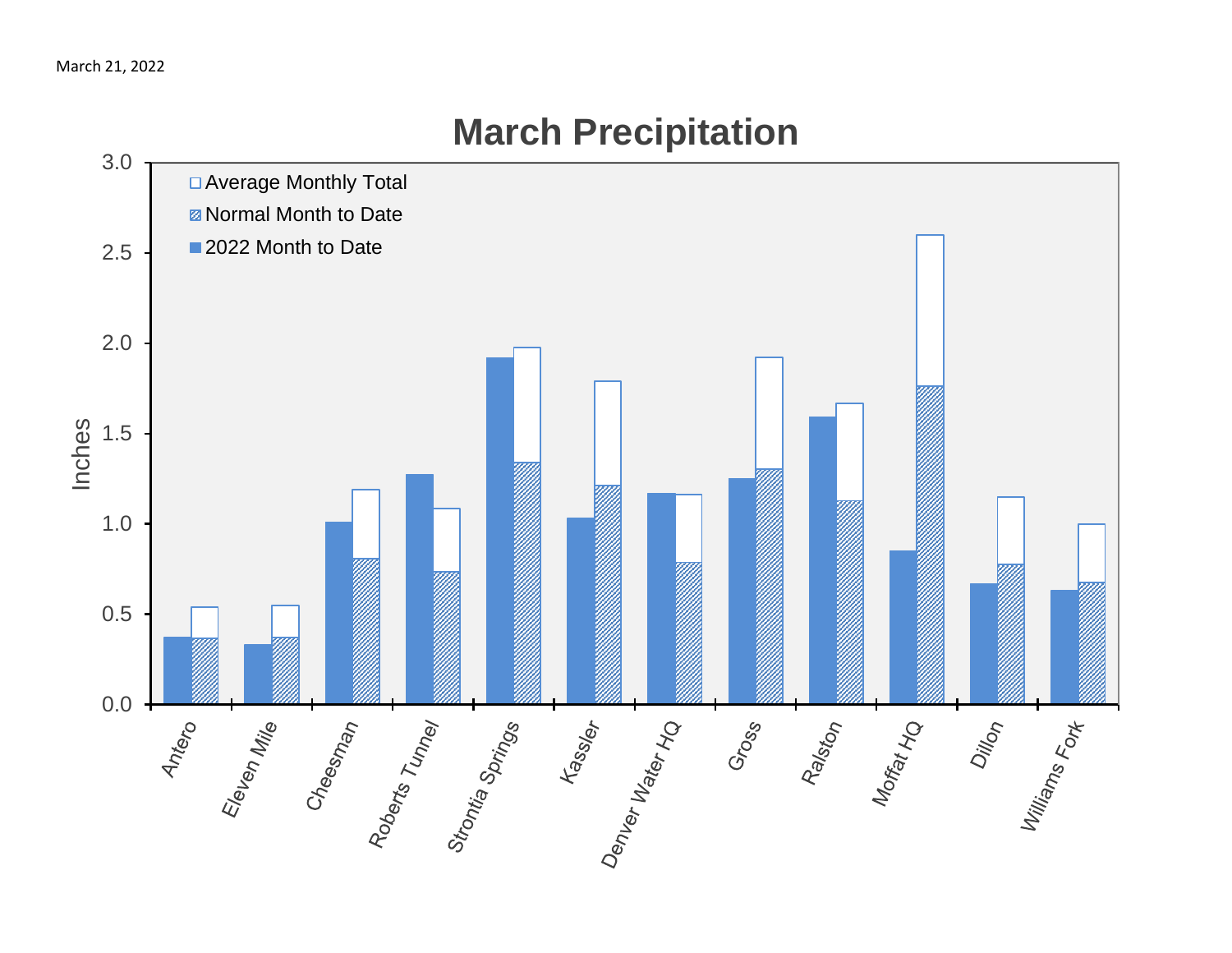

Data are from the 7 Snotel stations above Denver Water's Upper South Platte diversion

### **Snowpack: Colorado River Watershed**

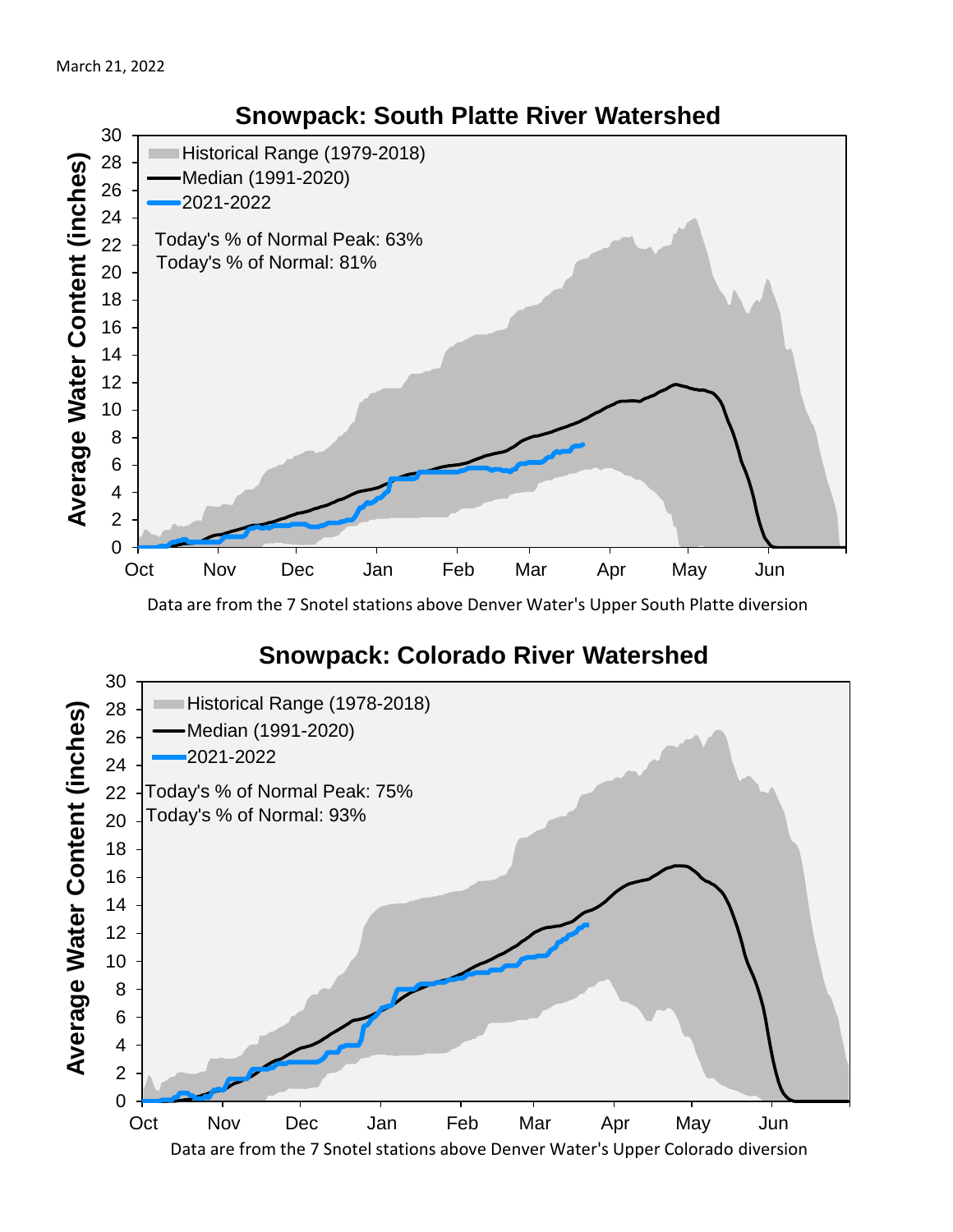

 **Cumulative Precipitation: South Platte River Watershed**

Data are from the 7 SNOTEL stations above Denver Water's Upper South Platte diversion facilities.



Data are from the 7 SNOTEL stations above Denver Water's Upper Colorado diversion facilities.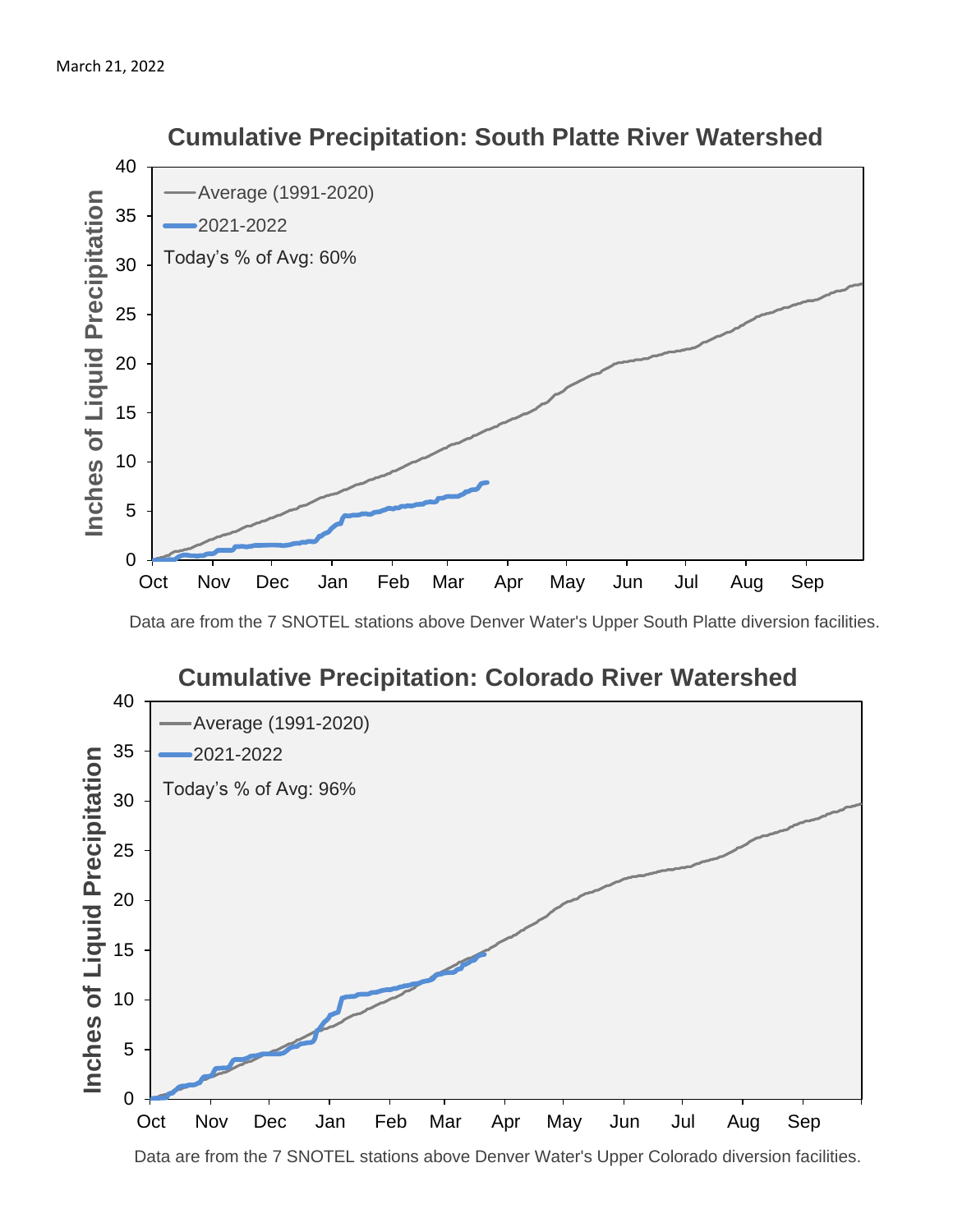|                                                                         | <b>Denver Water Use and Reservoir Contents 2022</b> |                |         |         |         |     |     |     |     |     |     |     |     |     |         |
|-------------------------------------------------------------------------|-----------------------------------------------------|----------------|---------|---------|---------|-----|-----|-----|-----|-----|-----|-----|-----|-----|---------|
|                                                                         |                                                     |                | Jan     | Feb     | Mar     | Apr | May | Jun | Jul | Aug | Sep | Oct | Nov | Dec | YTD-Avg |
| Predicted End-of-Month Supply Reservoir<br>Contents (Full = 518,449 AF) |                                                     |                |         |         | 416,800 |     |     |     |     |     |     |     |     |     |         |
| Actual End-of-Month Supply Reservoir<br>Contents (AF)                   |                                                     |                | 425,595 | 421,903 |         |     |     |     |     |     |     |     |     |     |         |
| Actual % Full                                                           |                                                     |                | 82%     | 81%     |         |     |     |     |     |     |     |     |     |     |         |
| Historical Median % Full                                                |                                                     |                | 81%     | 80%     | 79%     | 79% | 88% | 98% | 95% | 92% | 88% | 85% | 84% | 83% |         |
| 2022 Expected Daily Use (MG)                                            |                                                     |                | 105     | 104     | 102     | 120 | 157 | 257 | 298 | 292 | 270 | 158 | 105 | 101 | 104     |
| Actual Daily Use (MG)                                                   |                                                     | $\mathbf{1}$   | 92      | 98      | 102     |     |     |     |     |     |     |     |     |     |         |
|                                                                         |                                                     | $\overline{2}$ | 100     | 95      | 101     |     |     |     |     |     |     |     |     |     |         |
|                                                                         |                                                     | 3              | 100     | 100     | 101     |     |     |     |     |     |     |     |     |     |         |
|                                                                         |                                                     | $\pmb{4}$      | 105     | 105     | 100     |     |     |     |     |     |     |     |     |     |         |
|                                                                         |                                                     | 5              | 99      | 97      | 95      |     |     |     |     |     |     |     |     |     |         |
|                                                                         |                                                     | 6              | 101     | 103     | 100     |     |     |     |     |     |     |     |     |     |         |
|                                                                         |                                                     | $\overline{7}$ | 100     | 100     | 102     |     |     |     |     |     |     |     |     |     |         |
|                                                                         |                                                     | 8              | 101     | 100     | 101     |     |     |     |     |     |     |     |     |     |         |
|                                                                         |                                                     | 9              | 101     | 102     | 103     |     |     |     |     |     |     |     |     |     |         |
|                                                                         | D                                                   | 10             | 99      | 98      | 88      |     |     |     |     |     |     |     |     |     |         |
|                                                                         | Α                                                   | 11             | 100     | 97      | 100     |     |     |     |     |     |     |     |     |     |         |
|                                                                         | Υ                                                   | 12             | 98      | 96      | 105     |     |     |     |     |     |     |     |     |     |         |
|                                                                         |                                                     | 13             | 101     | 99      | 98      |     |     |     |     |     |     |     |     |     |         |
|                                                                         | $\circ$                                             | 14             | 93      | 105     | 102     |     |     |     |     |     |     |     |     |     |         |
|                                                                         | F                                                   | 15             | 96      | 108     | 99      |     |     |     |     |     |     |     |     |     |         |
|                                                                         |                                                     | 16             | 96      | 105     | 97      |     |     |     |     |     |     |     |     |     |         |
|                                                                         | M                                                   | 17             | 103     | 106     | 96      |     |     |     |     |     |     |     |     |     |         |
|                                                                         | O                                                   | 18             | 96      | 106     | 97      |     |     |     |     |     |     |     |     |     |         |
|                                                                         | N                                                   | 19             | 100     | 98      | 96      |     |     |     |     |     |     |     |     |     |         |
|                                                                         | $\mathsf{T}$                                        | 20             | 100     | 99      | 97      |     |     |     |     |     |     |     |     |     |         |
|                                                                         | н                                                   | 21             | 102     | 102     |         |     |     |     |     |     |     |     |     |     |         |
|                                                                         |                                                     | 22             | 95      | 100     |         |     |     |     |     |     |     |     |     |     |         |
|                                                                         |                                                     | 23             | 102     | 102     |         |     |     |     |     |     |     |     |     |     |         |
|                                                                         |                                                     | 24             | 102     | 102     |         |     |     |     |     |     |     |     |     |     |         |
|                                                                         |                                                     | 25             | 95      | 99      |         |     |     |     |     |     |     |     |     |     |         |
|                                                                         |                                                     | 26             | 101     | 103     |         |     |     |     |     |     |     |     |     |     |         |
|                                                                         |                                                     | 27             | 94      | 104     |         |     |     |     |     |     |     |     |     |     |         |
|                                                                         |                                                     | 28             | 103     | 103     |         |     |     |     |     |     |     |     |     |     |         |
|                                                                         |                                                     | 29             | 96      |         |         |     |     |     |     |     |     |     |     |     |         |
|                                                                         |                                                     | 30             | 102     |         |         |     |     |     |     |     |     |     |     |     |         |
|                                                                         |                                                     | 31             | 91      |         |         |     |     |     |     |     |     |     |     |     |         |
| <b>Monthly Average</b>                                                  |                                                     |                | 99      | 101     | 99      |     |     |     |     |     |     |     |     |     | 100     |
| % of 2022 Expected Daily Use                                            |                                                     |                | 94%     | 97%     | 97%     |     |     |     |     |     |     |     |     |     | 96%     |

March 21, 2022

Notes: 1) "AF" denotes acre-feet. "MG" denotes million gallons. 2) Expected Daily Use is based on historical use with normal weather conditions. 3) The predicted end-of-month supply reservoir contents figures assume normal weather after March 7<sup>th</sup>, 2022. 4) The differences between predicted and actual end-of-month supply reservoir contents are the result of normal estimation error of daily use, supply, evaporation, carriage losses and raw water deliveries. 5) Predicted supply reservoir contents last updated on March  $7<sup>th</sup>$ , 2022. 6) Daily water figures are subject to change.